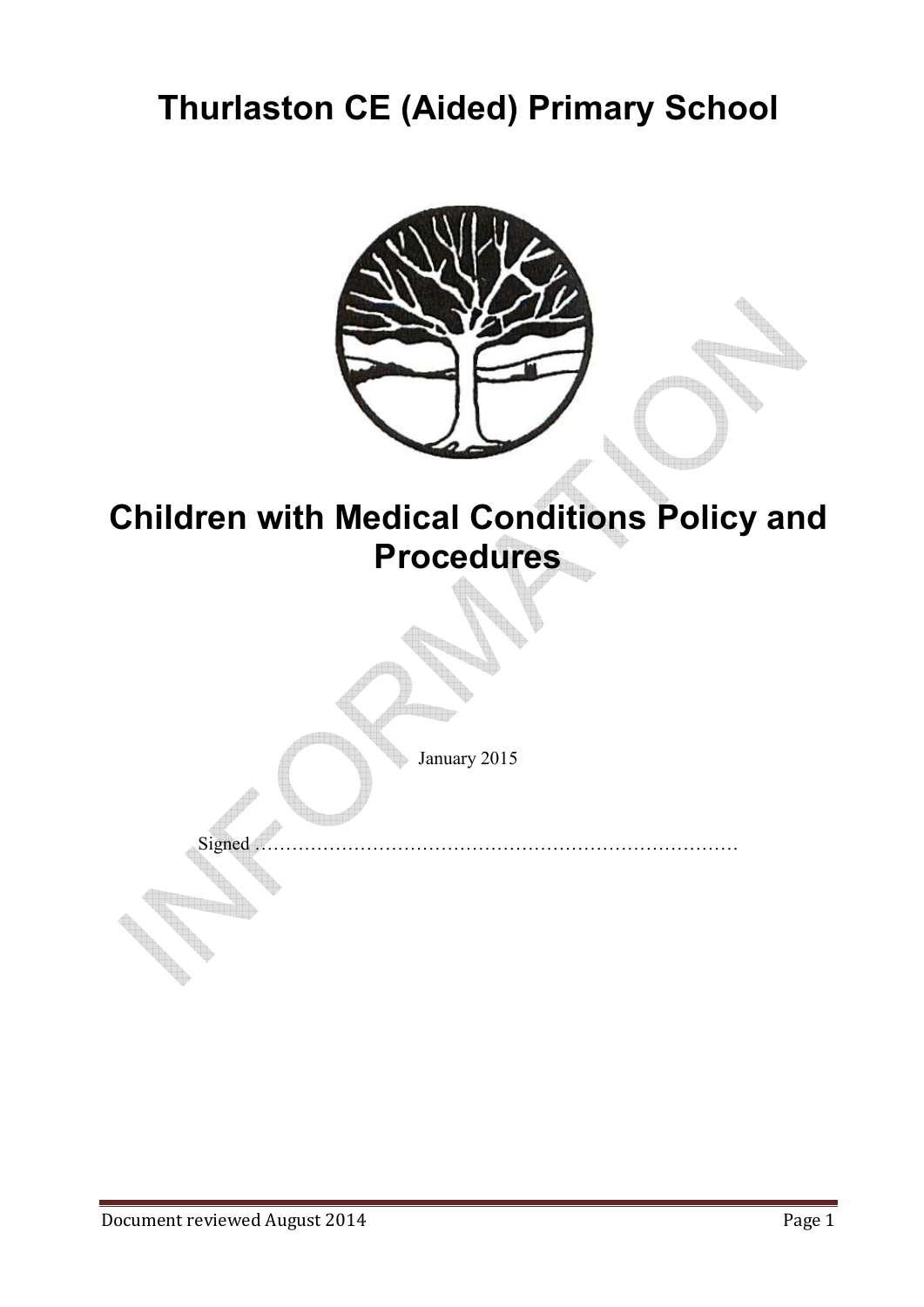# **Medication Policy & Management Procedures**



# **School/Academy/Establishment Name:**

# **Thurlaston CE (Aided) Primary School**

This document is produced in conjunction with the Leicestershire Partnership Trusts. We would like to acknowledge input from professional bodies and services with Leicestershire County, City and Rutland. We would also draw your attention to the appendices listed on the Schools EIS for access and information relating to Individual Care Plans and specific medical needs/conditions. This document is revised in line with the current Department for Education 'Supporting pupils at School with medical conditions' 2014, which replaces the previous Managing medicines in Schools and early years settings 2005.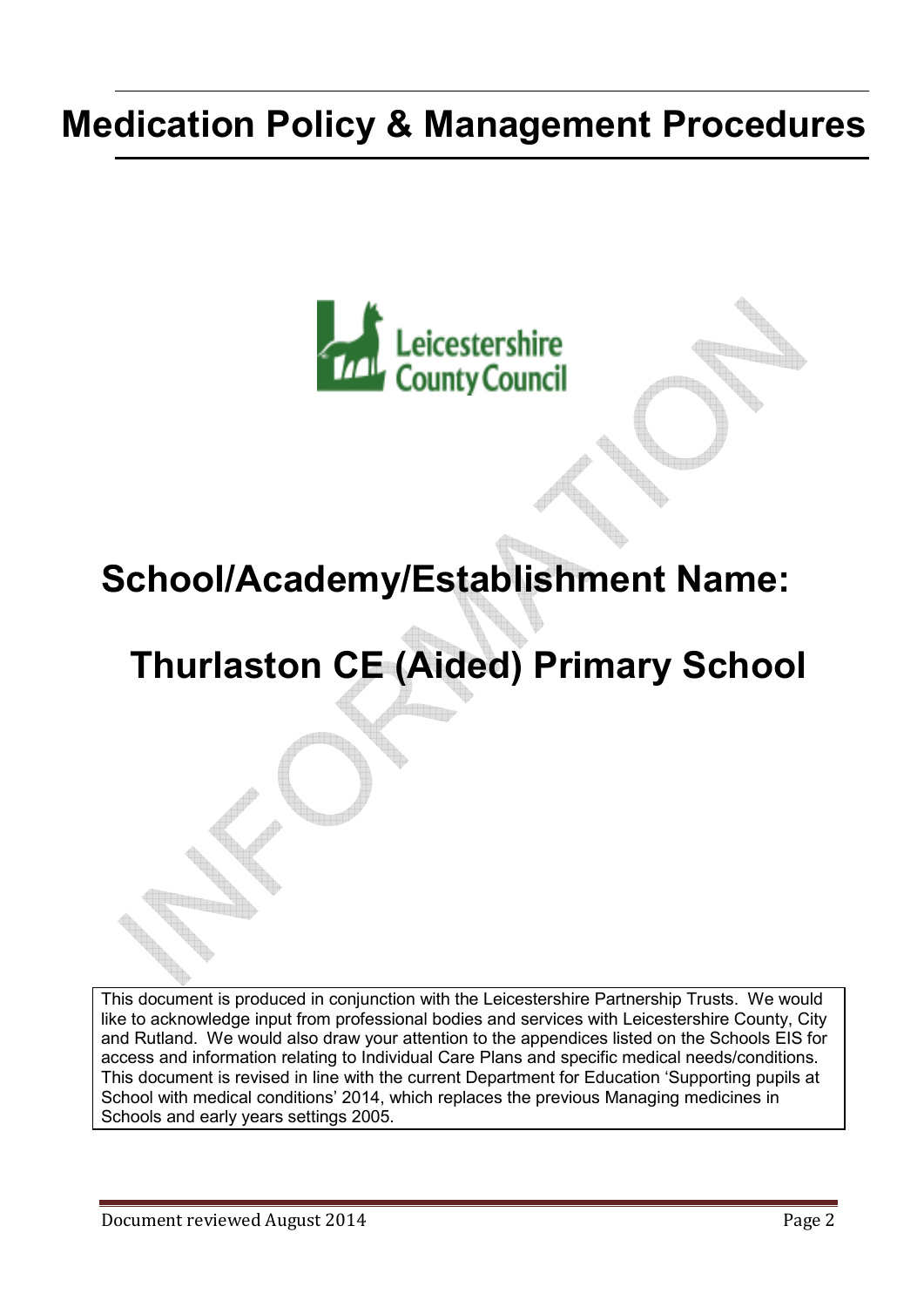## **MEDICATION POLICY**

The Board of Governors and staff of Thurlaston CE (Aided) Primary School wish to ensure that pupils with medication needs receive appropriate care and support at School. The Principal will accept responsibility for members of the school staff giving or supervising pupils taking prescribed medication during the School day. Where possible, pupils should be encouraged to self-administer under supervision. It must be stressed that where prescription drugs are administered it shall be by those members of staff that have volunteered unless medically trained staff are employed at site. It should **not** automatically be assumed that a qualified First Aider will fulfil this role.

- Staff will not give a prescribed/non prescribed medicine or care unless there is specific written consent from parents.
- An individual care plan should be drawn up for the pupil.
- A secondary check must be made prior to medication being taken / given.
- **The School will not accept items of medication in unlabelled containers.**

#### **PROCEDURES**

- In the first instance, the Head Teacher should be informed of an individual's diagnosis and prescription medication.
- An appropriate/volunteer or carer will meet and discuss the issues with the parents/guardian of the pupil.
- *The member of staff volunteering will be offered professional training and support in relation to the needs of the individual by a suitably competent person. (this maybe by a qualified trained nurse)*
- There will be regular review meetings scheduled to monitor the support required.

#### **RESPONSIBILITIES**

#### **Parents/Guardian Responsibility**

- A comprehensive information guide specifically relating to the pupils condition and medication must be recorded.
- Only reasonable quantities of medication should be supplied to the School (eg. maximum 4 weeks at any one time)
- Where pupils travel on School transport with an escort, Parents/Guardian should ensure that the escort has a copy of written instructions relating to medication of the individual.
- Notification of changes in prescription drug issued by GP must be directly given to School by Parent/Guardian.
- Parent/Guardian to collect and restock medication from School at the end and start of every term in a secure labelled container as originally dispensed.

#### **School Responsibility**

- Medication will be kept in a known safe secure place (not necessarily locked away) and some drugs may require refrigeration.
- Where emergency medication is prescribed this must remain with the pupil at all times. E.g. Epipen, Asthma inhalers
- Maintain and record dosage prescribed/administered.
- Identify if additional training needs are required for staff. Source and arrange training.
- Locate and record care plan for individual identifying supporting staff.
- **If a medical emergency develops activate the relevant procedures and call 999**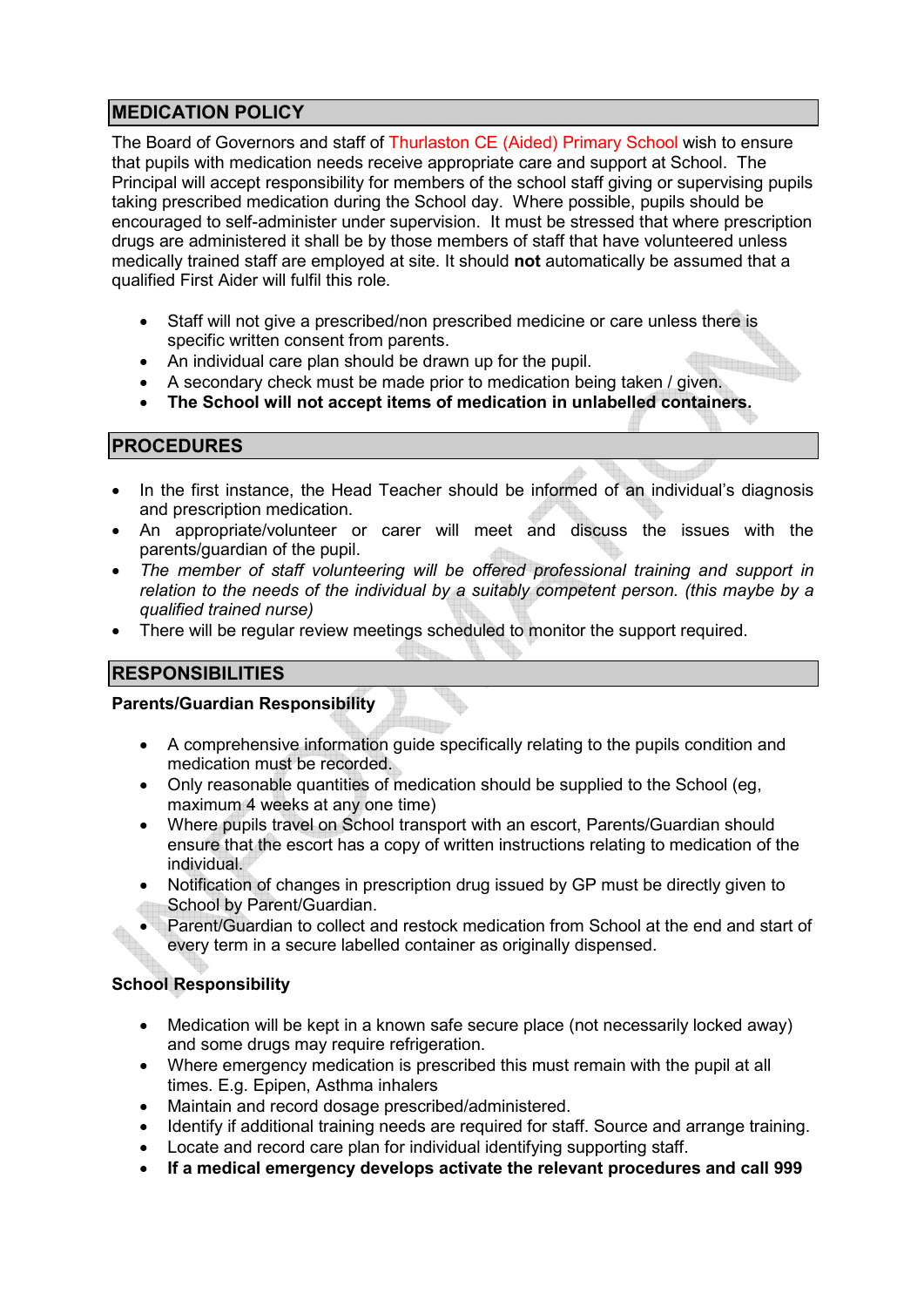#### **G.P/Consultant/Medical Professional Responsibility**

Prescriptive labelled drugs must contain:

- Pupils name
- Name of medication
- Dosage
- Frequency of administration
- Date of dispensing
- Storage requirements (if important) ie, refrigeration
- Expiry Date

#### **Consent Form.**

See appendix A - contained within this document for completion.

#### **Individual Care Plan.**

See appendix 'B' on Schools EIS system under 'A' Administration of medicines

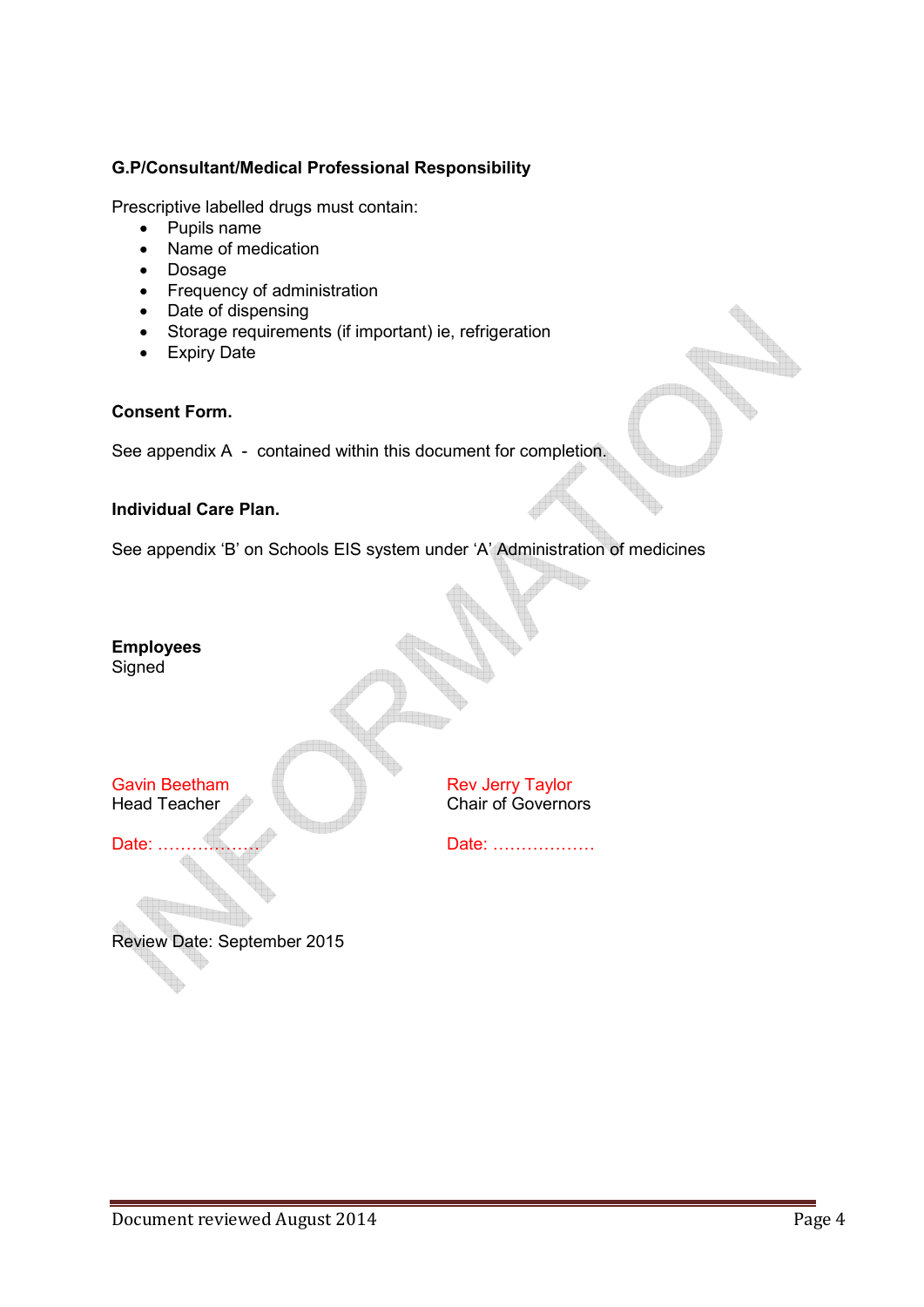#### **Appendix A**

#### **General Care Plan/ Parent/Guardian/Carer CONSENT FORM**

To: Headteacher of Thurlaston CE (Aided) Primary School From: Parent/Guardian of<<<<<<<<<<<<<<<<<<Full Name of Child DOB: My child has been diagnosed as having: <<<<<<<<<<<<<<<<<<<<<<<<<<<(name of condition) He/She has been considered fit for school but requires the following prescribed medicine to be administered during school hours: <<<<<<<<<<<<<<<<<<<<<<<<<<<<.(name of medication) I consent/do not consent for my child to carry out self administration (delete as appropriate) Could you please therefore administer the medication as indicated above .........(dosage) at..............(timed)....................(intervals) Strength of medication: ....... With effect from<<<<<<<.. <<<<<<<<<.Until advised otherwise. The medicine should be administered by mouth/in the ear/nasally/other<<<<<<. <<<<<<<<<<<<<<<<<<<<<<<<<<<<<<..(delete as applicable) I consent/do not consent for my child to carry the medication upon themselves (delete as appropriate) I undertake to update the school with any changes in medication routine use or dosage. I undertake to maintain an in date supply of the prescribed medication. I understand that the school cannot undertake to monitor the use of self administered medication carried by the child and that the school is not responsible for any loss of/or damage to any medication. I understand that if I do not allow my child to carry the medication it will be stored by the School and administered by staff with the exception of emergency medication which will be near the child at all times I understand that staff will be acting in the best interests of <<<<<<<<<<<<<<<< whilst administering medicines to children. Signed:<<<<<<<<<<<<<<<<<<<<<<<Date:<<<<<<<<.... Name of parent (please print)<<<<<<<<<<<<<<<<<<<<<<<< Contact Details: Home<<<<<<<<<<<.Work:<<<<<<<<<.Mobile:<<<<<............. Headteacher (Gavin Beetham): <<<<<<<<<<<<<.. or Healthcare – Social care Professional:<<<<<<<<<<<<<<<<<<<<<<..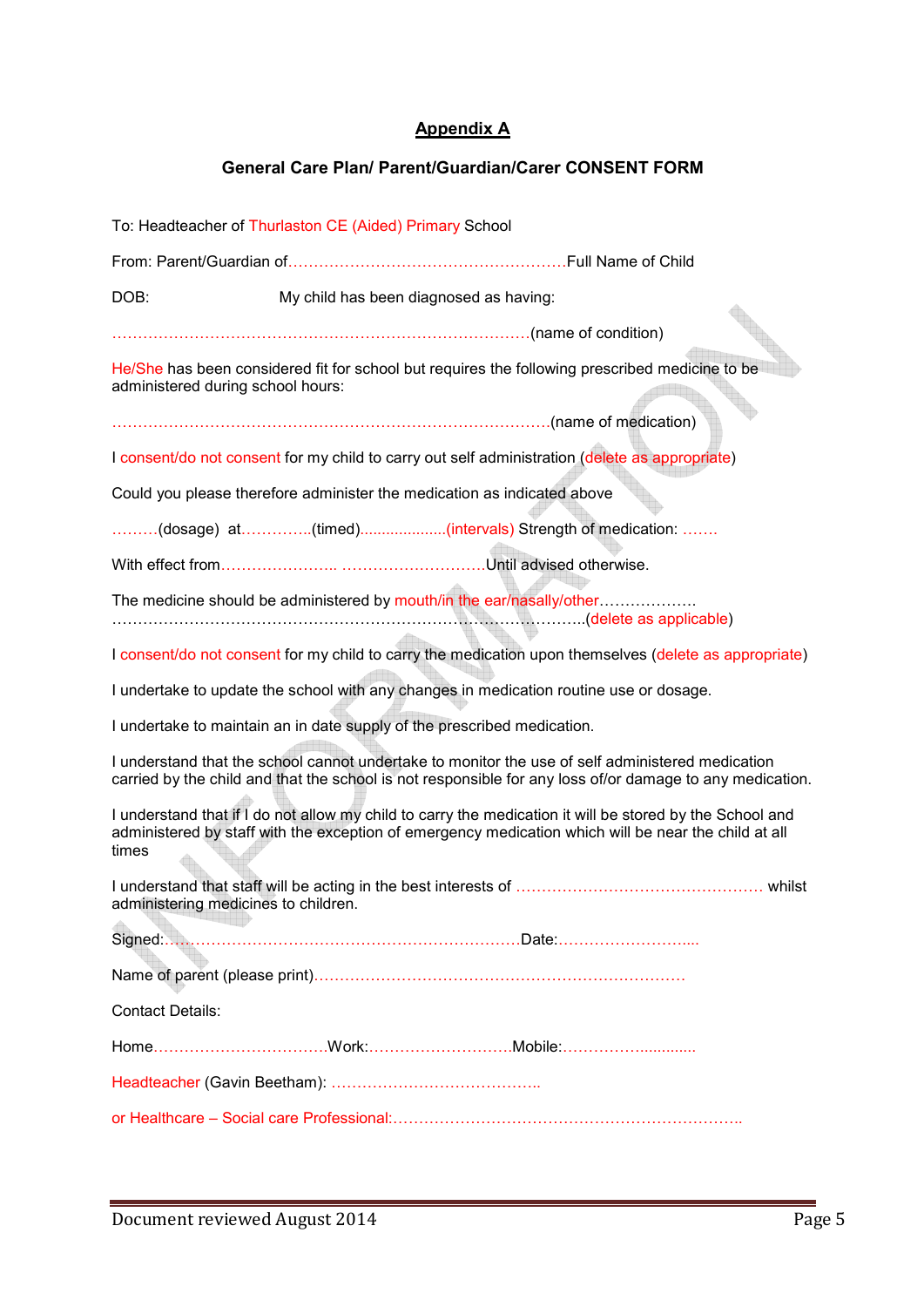#### **Appendix B – IHCP** See appendix 'B' on Schools EIS system under 'A' Administration of medicines

**Individual Health Care Plan (IHCP)** = Specific information on individual pupil requirements. Written recorded plan will ensure that their needs are met whilst in school and any treatment needed to be administered by members of staff will be fully understood. Plan to be agreed by Head teacher and parents. THIS MUST BE FORMALLY RECORDED AND REVIEWED AT REGULAR INTERVALS. A template/proforma is available for download on the Schools EIS system under 'A' Administration of medicines, see appendices.

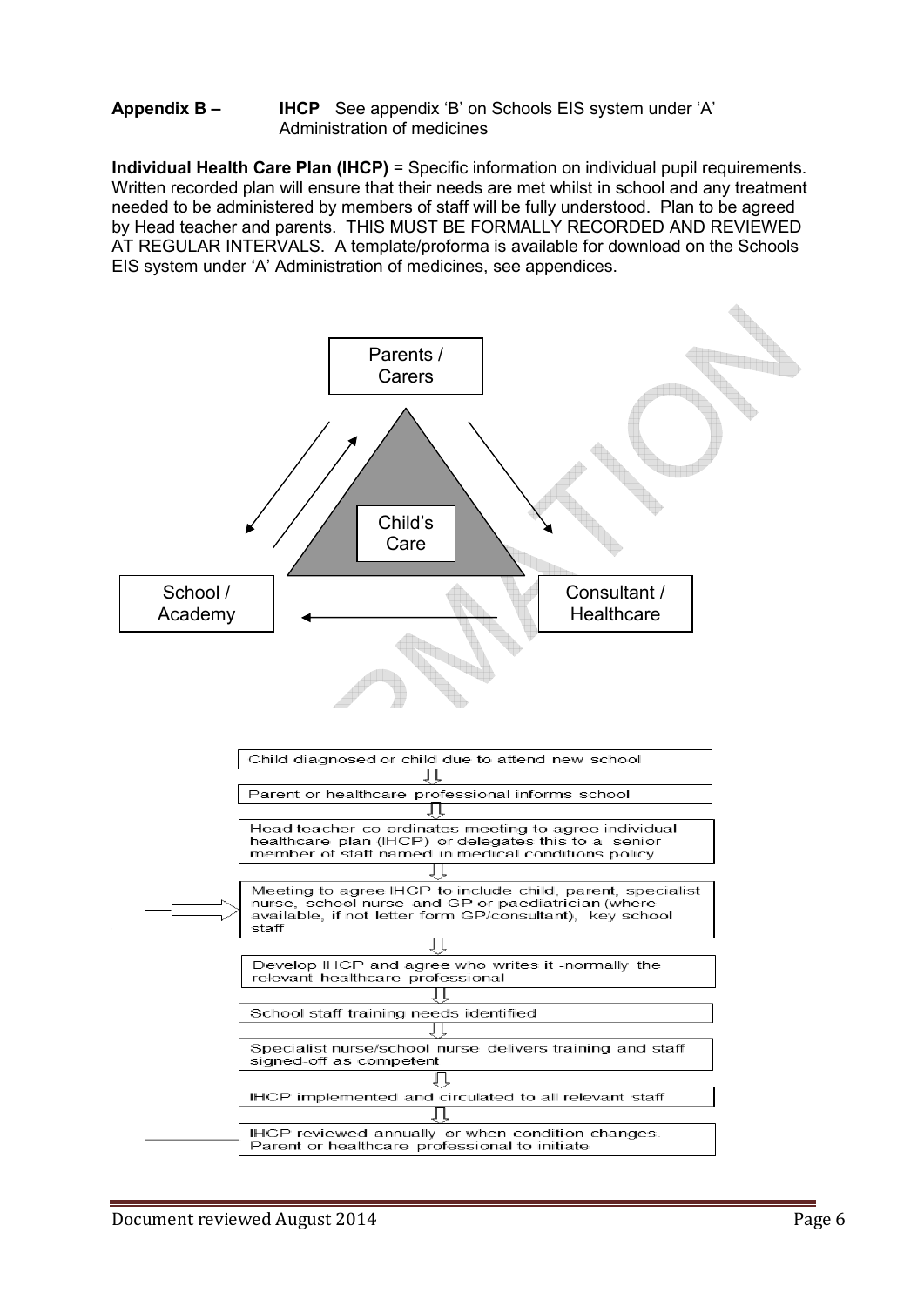Some children with medical conditions may have physical disabilities. Where this is the case governing bodies **MUST** comply with their duties under the Equality Act 2010. Some may have special educational needs (SEN) and may have a statement or Education Health Care plan which will bring together health and social care needs, as well their special educational provision.



#### **Educational Health Care Plan**

## **EHCP**

"This is the new statement of educational needs and may incorporate the need for specialist medicines".

**THIP** 

#### **IHCP**

"Individual health care plansis direction for managing emergency or specialist medicines given".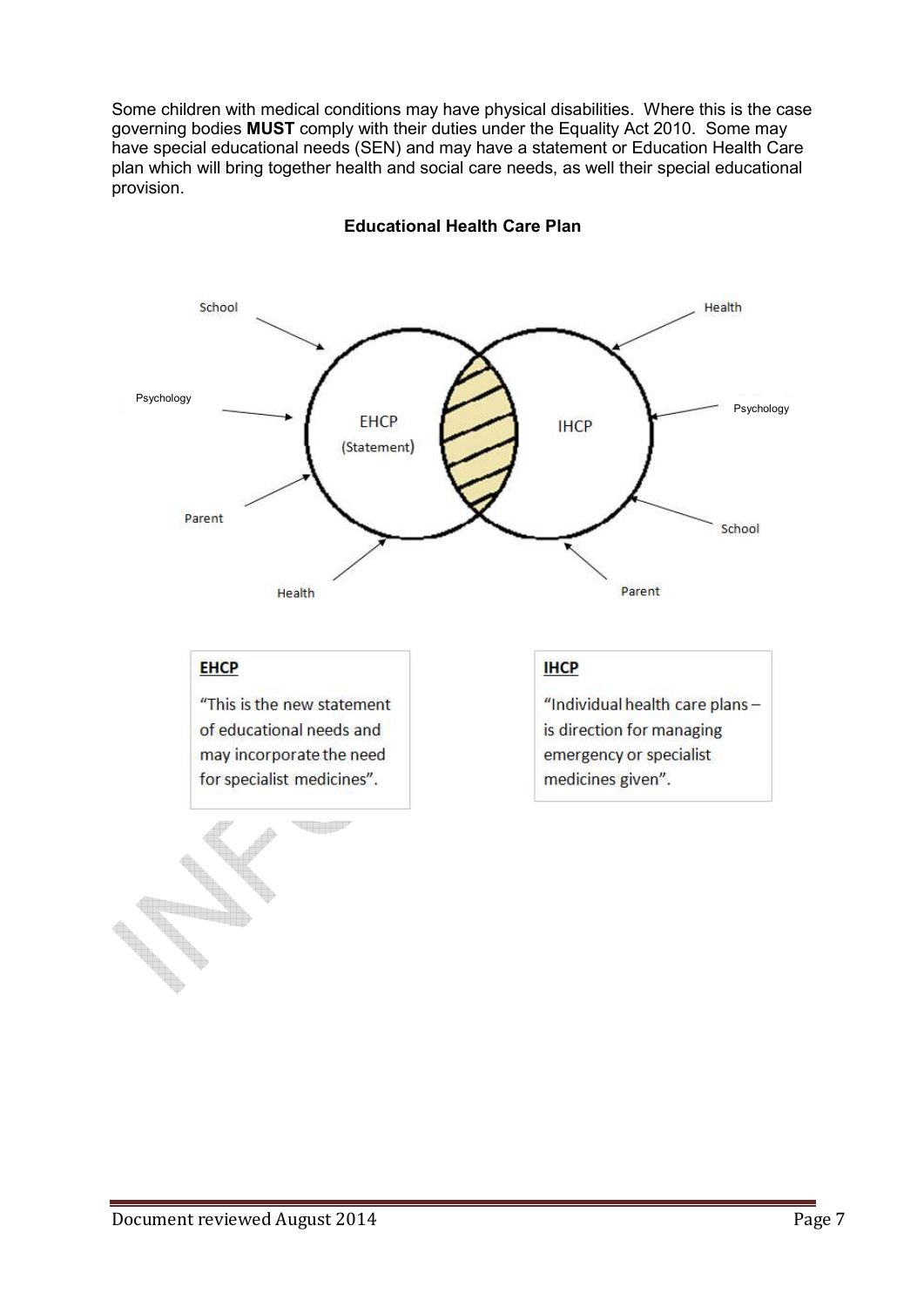### **ADVICE ON MEDICAL CONDITIONS**

The Community Paediatrician or Nurse on request will give advice regarding medical conditions to the school. Parents or guardians of children suffering from these conditions seeking general information should be advised to seek advice from their G.P., the school health professionals (give parents the name and contact number) or from the bodies detailed below. The following bodies can also supply leaflets regarding the conditions listed.

| Asthma at school – a guide for teachers                                                                      |                                                                                                                                                                                                                                                        |
|--------------------------------------------------------------------------------------------------------------|--------------------------------------------------------------------------------------------------------------------------------------------------------------------------------------------------------------------------------------------------------|
| National Asthma Campaign                                                                                     |                                                                                                                                                                                                                                                        |
| www.asthma.org.uk                                                                                            |                                                                                                                                                                                                                                                        |
| Asthma Helpline - Tel: 0800 121 6244                                                                         |                                                                                                                                                                                                                                                        |
| Guidance for teachers concerning Children<br>who suffer from fits                                            | See appendix C 'Epilepsy Health forms'<br>under 'A' Administration of medicines' for<br>Individual Care Plans and relevant records of                                                                                                                  |
| www.epilepsy.org.uk                                                                                          | information and documentation.                                                                                                                                                                                                                         |
| Helpline No: 0808 800 5050<br>www.helpline@epilepsy.org.uk                                                   |                                                                                                                                                                                                                                                        |
| Guidelines for Infections<br>(e.g. HIV, AIDS and MRSA)<br><b>Public Health England</b><br>Tel: 0344 225 4524 |                                                                                                                                                                                                                                                        |
| Haemophilia<br>info@haemophilia.org.uk                                                                       |                                                                                                                                                                                                                                                        |
| Tel: 020 7831 1020                                                                                           |                                                                                                                                                                                                                                                        |
| Allergies Anaphylaxis Campaign<br>www.anaphylaxis.org.uk<br>Help line 01252 542029                           | See appendix D 'Emergency Action Plan'<br>forms under 'A' Administration of medicines<br>for Epipen/Jext Pens administration. Please<br>note the needs to report administration of this<br>medication to Bridge Park Plaza on fax no:<br>0116 225 3850 |
| Thalassaemia                                                                                                 |                                                                                                                                                                                                                                                        |
| www.ukts.org                                                                                                 |                                                                                                                                                                                                                                                        |
| email: information or office@ukts.org<br>Tel: 020 8882 0011                                                  |                                                                                                                                                                                                                                                        |
| <b>Sickle Cell Disease</b>                                                                                   |                                                                                                                                                                                                                                                        |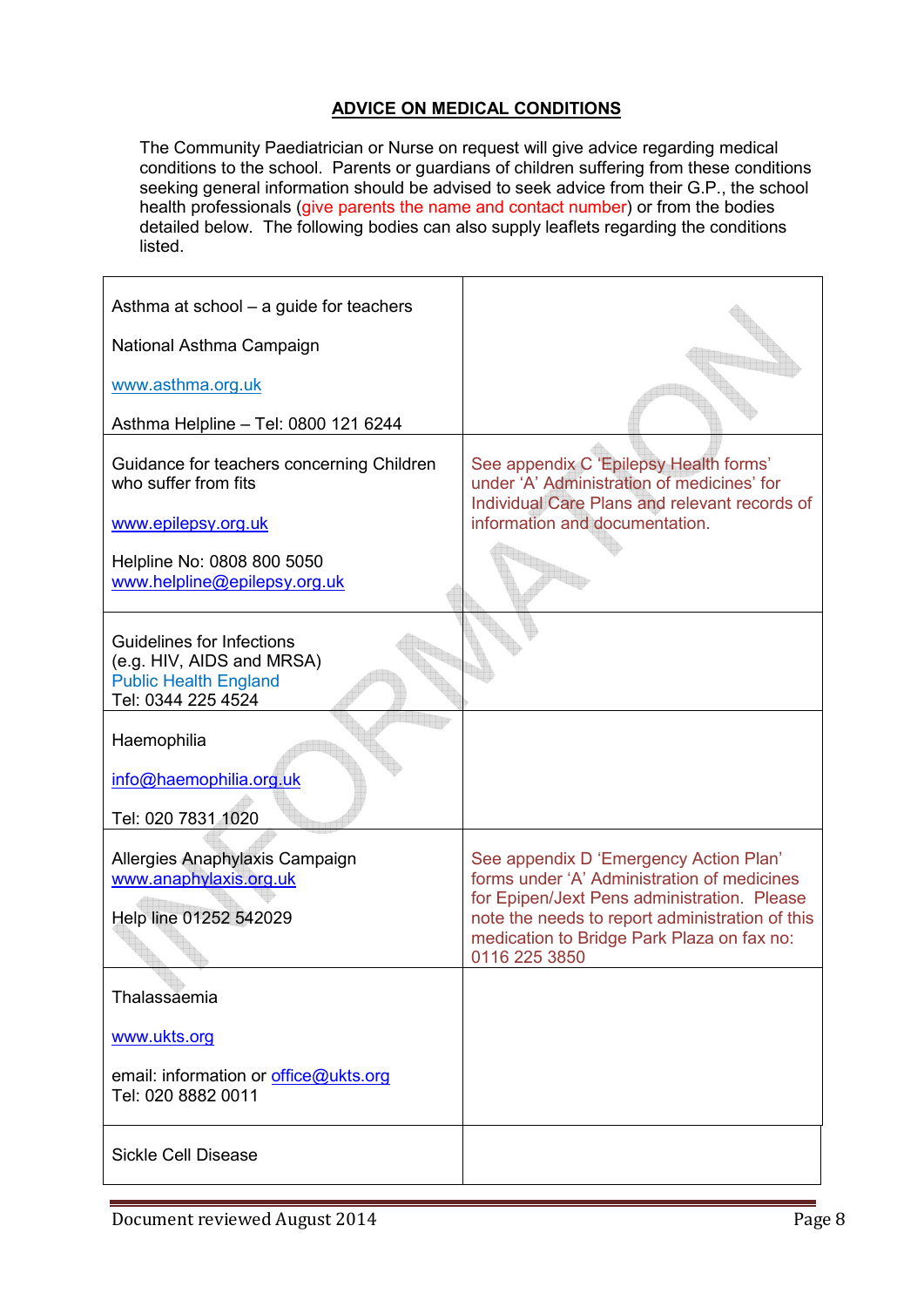| info@sicklecellsociety.org                                                                                      |                                                                                                                                                                              |
|-----------------------------------------------------------------------------------------------------------------|------------------------------------------------------------------------------------------------------------------------------------------------------------------------------|
| Tel: 020 8961 7795                                                                                              |                                                                                                                                                                              |
| <b>Cystic Fibrosis and School</b><br>(A guide for teachers and parents)                                         |                                                                                                                                                                              |
| www.cftrust.co.uk                                                                                               |                                                                                                                                                                              |
| Tel: 020 84647211                                                                                               |                                                                                                                                                                              |
| Children with diabetes<br>(Guidance for teachers and school staff)<br>www.diabetes.org.uk                       | See appendix E on EIS under 'A'<br>administration of medicines documentation.                                                                                                |
| Leicester Royal Infirmary 9 am - 5 pm<br><b>Diabetes Office</b>                                                 | Please note the opportunity to attend<br>diabetes in Schools training day - regularly<br>advertised on EIS. This is funded by<br>Diabetes UK and is supported by our team of |
| 0116 2586796 Diabetes Specialist Nurses<br><b>Consultant Paediatric</b><br>0116 2587737                         | specialist consultants and nurses.                                                                                                                                           |
| <b>Diabetes Careline Services</b>                                                                               | Tel: 0345 1232399                                                                                                                                                            |
| Insurance Section Leicestershire County<br>Council                                                              | Contacts: -                                                                                                                                                                  |
| Additional insurance<br>Concerns                                                                                | David Marshall-Rowan - 0116 305 7658<br>James Colford - 0116 305 6516                                                                                                        |
| <b>County Community Nursing Teams:</b><br>Information on School nurses                                          | <b>East Region</b>                                                                                                                                                           |
| <b>East Region - Market</b><br>Harborough/Rutland/Melton                                                        | PA: 1) Janet Foster 01858 438109<br>PA: 2) Clare Hopkinson 01664 855069                                                                                                      |
|                                                                                                                 | Locality managers: 1) Maureen Curley<br>2) Jane Sansom                                                                                                                       |
| West Region -<br>Hinckley/Bosworth/Charnwood                                                                    | <b>West Region</b>                                                                                                                                                           |
|                                                                                                                 | PA: Sally Kapasi 01509 410230                                                                                                                                                |
|                                                                                                                 | <b>Locality managers: Chris Davies</b><br><b>Teresa Farndon</b>                                                                                                              |
| Corporate Health, Safety & Wellbeing<br>Leicestershire County Council<br>County Hall, Glenfield, Leics. LE3 8RF | Tel: 0116 305 5515<br>healthandsafety@leics.gov.uk                                                                                                                           |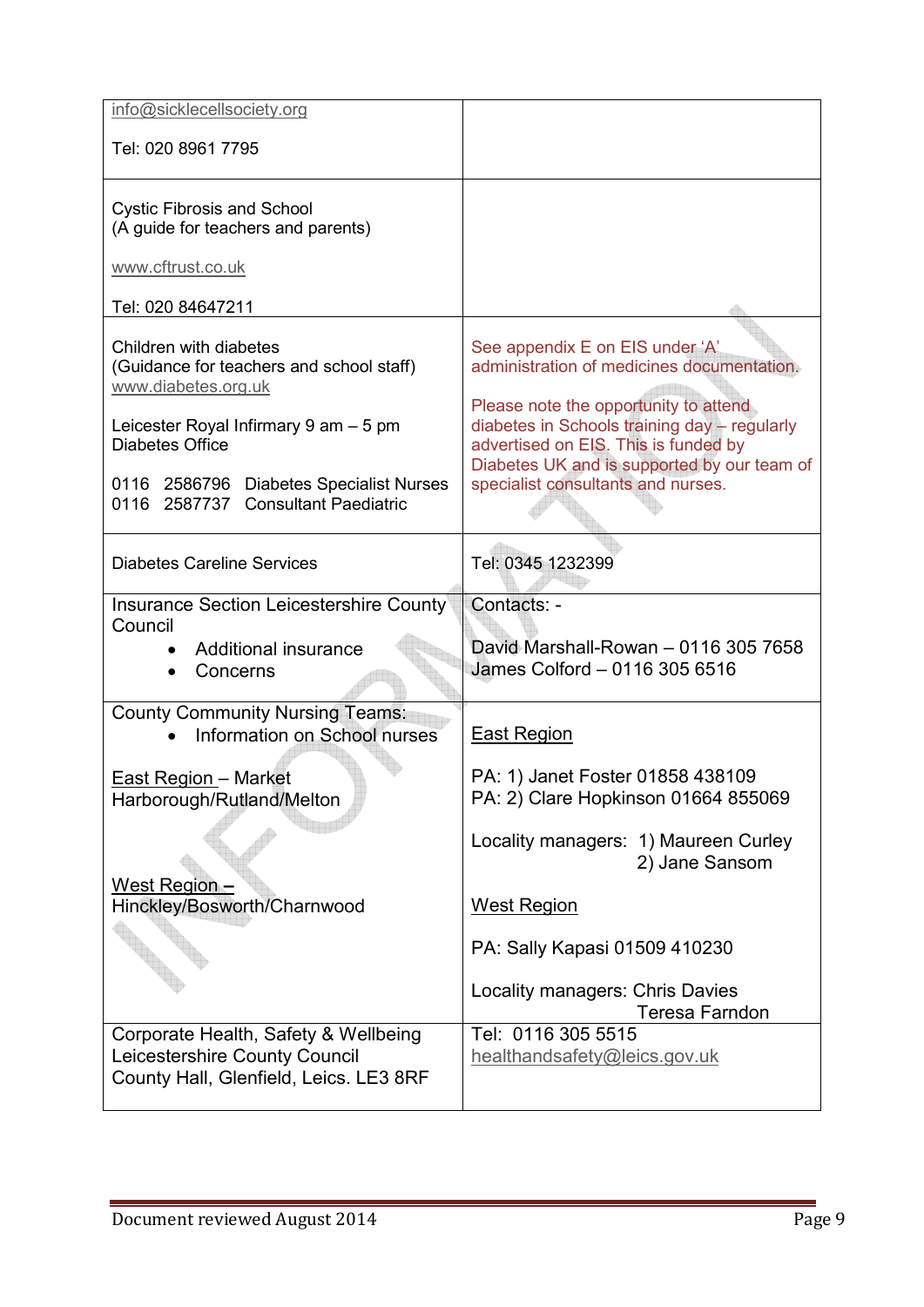#### **Appendices for information and completion can be sought from the Schools EIS system under 'A' for Administration of medicines.**

#### **As below:**

- Appendix A Parental Consent form for medicines (contained within this document)
- Appendix B Individual Health Care Plan (IHCP) for pupils complete at School
- Appendix C Epilepsy Health and record forms from Health professionals
- Appendix D Emergency Action Plans for Anaphylaxis from Health professionals
- Appendix E Diabetes Health forms from Health professionals
- Appendix F 'Supporting pupils at School with medical conditions' DofE document